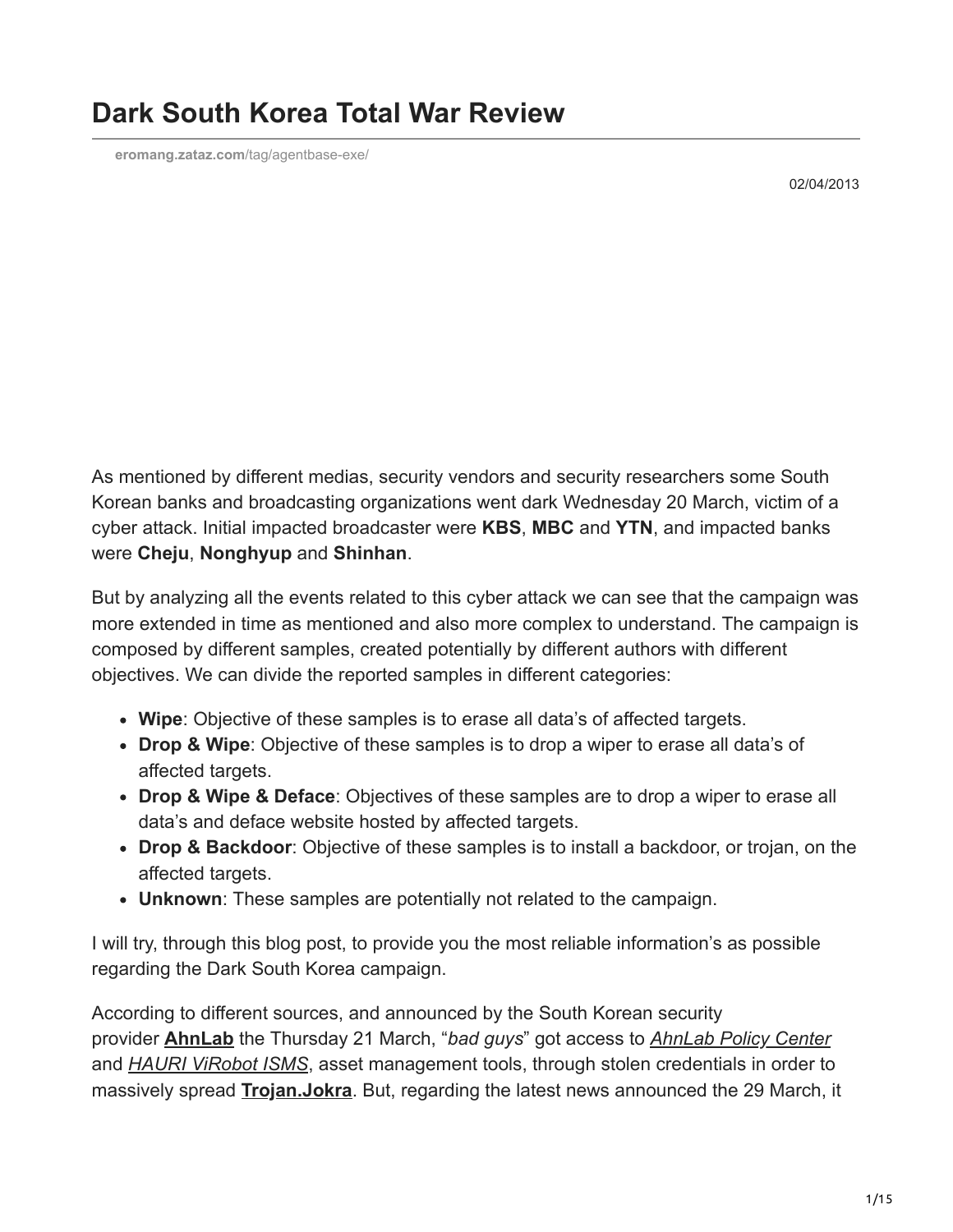seem that AhnLab APC product [was vulnerable to a login authentication bypass](http://blog.ahnlab.com/ahnlab/tag/339#entry_1732) and that this vulnerability was used by the bad guys in order to get access to APC and spread the malware.

On Wednesday 20 March, [AhnLab stocks](http://eng.krx.co.kr/por_eng/m2/m2_1/m2_1_3/JHPENG02001_03.jsp) gains of 6.5 percent (75,100 KW to 80,000 KW) from stemming from expectations of demand for online security software following the hacking incident. But after the 21 March AhnLab announcement, stocks were down 3.6 percent (from 80,000 KW to 74,700 KW). Since 21 March, AhnLab stocks have fallen from 74,700 KW to 68,100 KW.



AhnLab Stocks. Source: Korea Exchange

**[KCC](http://www.kcc.go.kr/user.do)** reported that around 47 800 units were impacted by this cyber attack. You will find in the following graphical representation of known impacts. This graphical representation has been inspired by the work of **[@piyokango](https://twitter.com/piyokango)**, a must **[read blog post](http://d.hatena.ne.jp/Kango/20130323)** !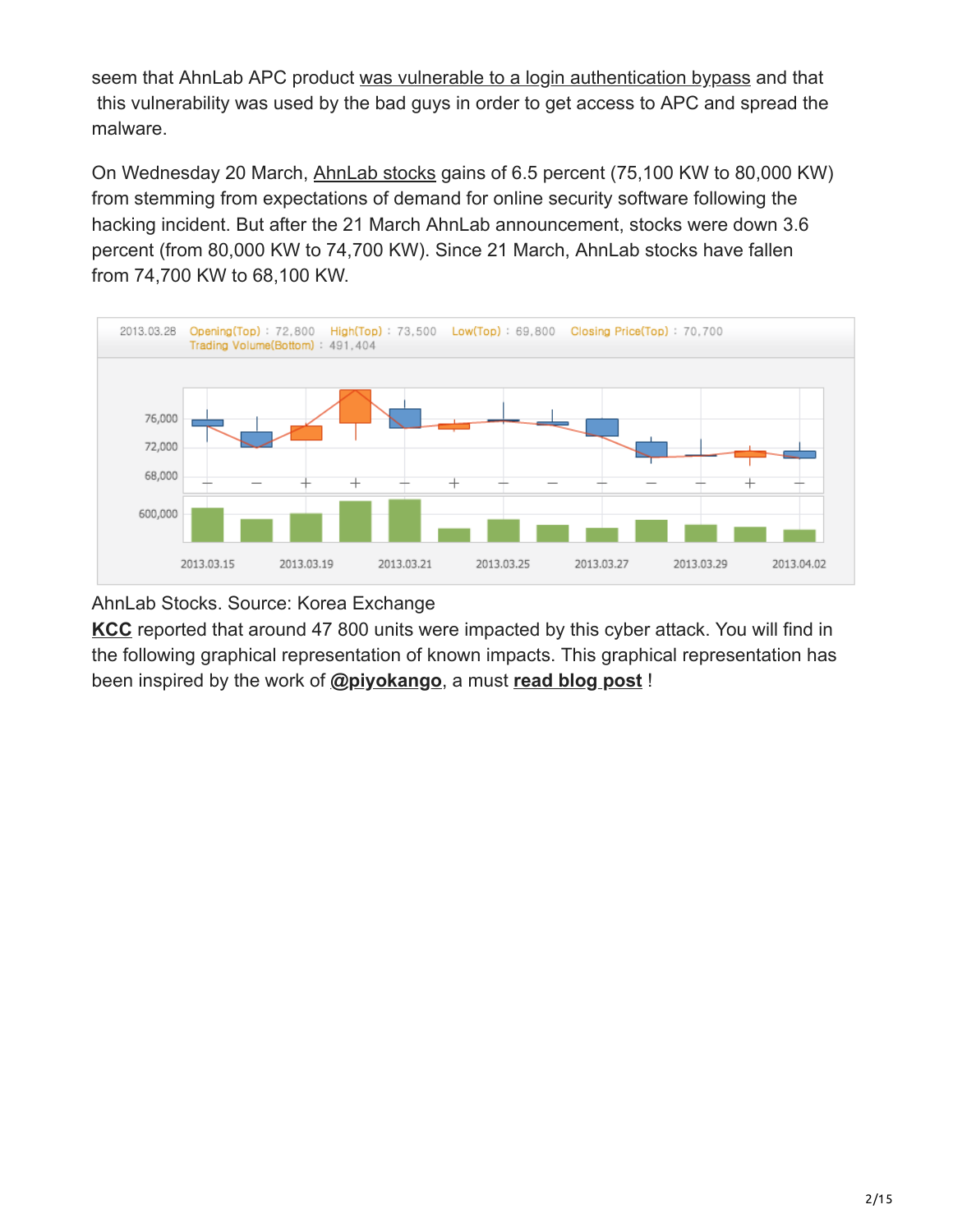

Also translated from **[@piyokango](https://twitter.com/piyokango)** work, the associated event timeline. Through this timeline you can better understand all the actors and impacts involved in this cyber attack.

| <b>Dark South Korea Events Timeline</b> |
|-----------------------------------------|
|-----------------------------------------|

| <b>Date</b>        | Time                                                                         | <b>Event</b>                                                                              |
|--------------------|------------------------------------------------------------------------------|-------------------------------------------------------------------------------------------|
| 3/20               | At around 2pm                                                                | Financial and broadcasting<br>organizations computers stop<br>suddenly and cannot restart |
| $2:25$ pm          | KCC start to receive incident reports                                        |                                                                                           |
| 2:35 <sub>pm</sub> | KCC & KISA confirm outages on<br>financial and broadcasting<br>organizations |                                                                                           |
| 2:40 <sub>pm</sub> | YTN TV report the incidents                                                  |                                                                                           |
| 2:50 <sub>pm</sub> | South Korea presidence acknowlege<br>the incidents                           |                                                                                           |
| 3pm                | KISA raise his alert level                                                   |                                                                                           |
| <b>Date</b>        | Time                                                                         | Event                                                                                     |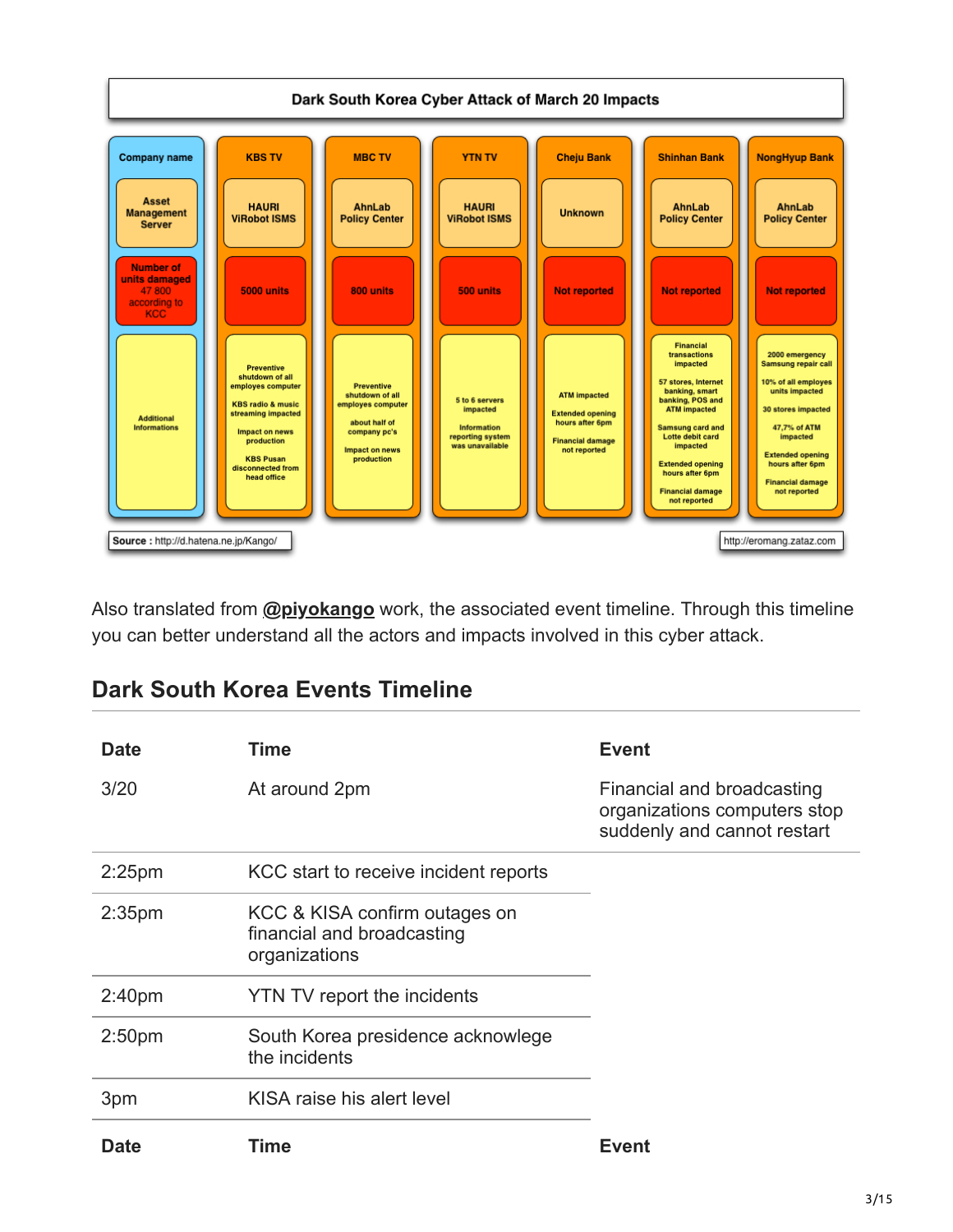| <b>Date</b>        | Time                                                                              | <b>Event</b>                                                                            |
|--------------------|-----------------------------------------------------------------------------------|-----------------------------------------------------------------------------------------|
| 3:05pm             | NongHyup Bank initiate blocking<br>measures                                       |                                                                                         |
| At around 3pm      | Shinhan bank central server is down                                               |                                                                                         |
| At around 3pm      | Cyber police announce the possibility of<br>an attack and start the investigation |                                                                                         |
| 3:10pm             | South Korean army raise his alert level                                           |                                                                                         |
| 3:20 <sub>pm</sub> | Shinhan bank business recovery                                                    |                                                                                         |
| 4:20pm             | NongHyup bank business recovery                                                   |                                                                                         |
| At around 4pm      | MBC TV internal network reported as<br>impacted                                   |                                                                                         |
| At around 4pm      | Extended opening hours after 6pm for<br>banks                                     |                                                                                         |
| 5:49pm             | AhnLab anti-virus engine is updated                                               |                                                                                         |
| 6:40pm             | AhnLab distribute counter measures                                                |                                                                                         |
| At around 9pm      | KBS internal information system<br>reported as impacted                           |                                                                                         |
| 3/21               | 6:30am                                                                            | MBC Gyeongnam TV internal<br>network is stopped                                         |
| 7:25am             | <b>KBS TV internal network business</b><br>recovery, except for PC's              |                                                                                         |
| 11:30am            | <b>KCC chairman visit KISA</b>                                                    |                                                                                         |
| At around 5pm      | 16 NongHyup bank offices still not able<br>to recover                             |                                                                                         |
| 3/22               | At around 6am                                                                     | 87% of NongHyup bank<br>cooperatives and 78% of<br>they're ATM's have been<br>recovered |
| At around 3pm      | KCC report that China attribution was a<br>mistake.                               |                                                                                         |
| 3/24               | At around 6pm                                                                     | NongHyup bank add some<br>additional counter measures                                   |
| <b>Date</b>        | <b>Time</b>                                                                       | <b>Event</b>                                                                            |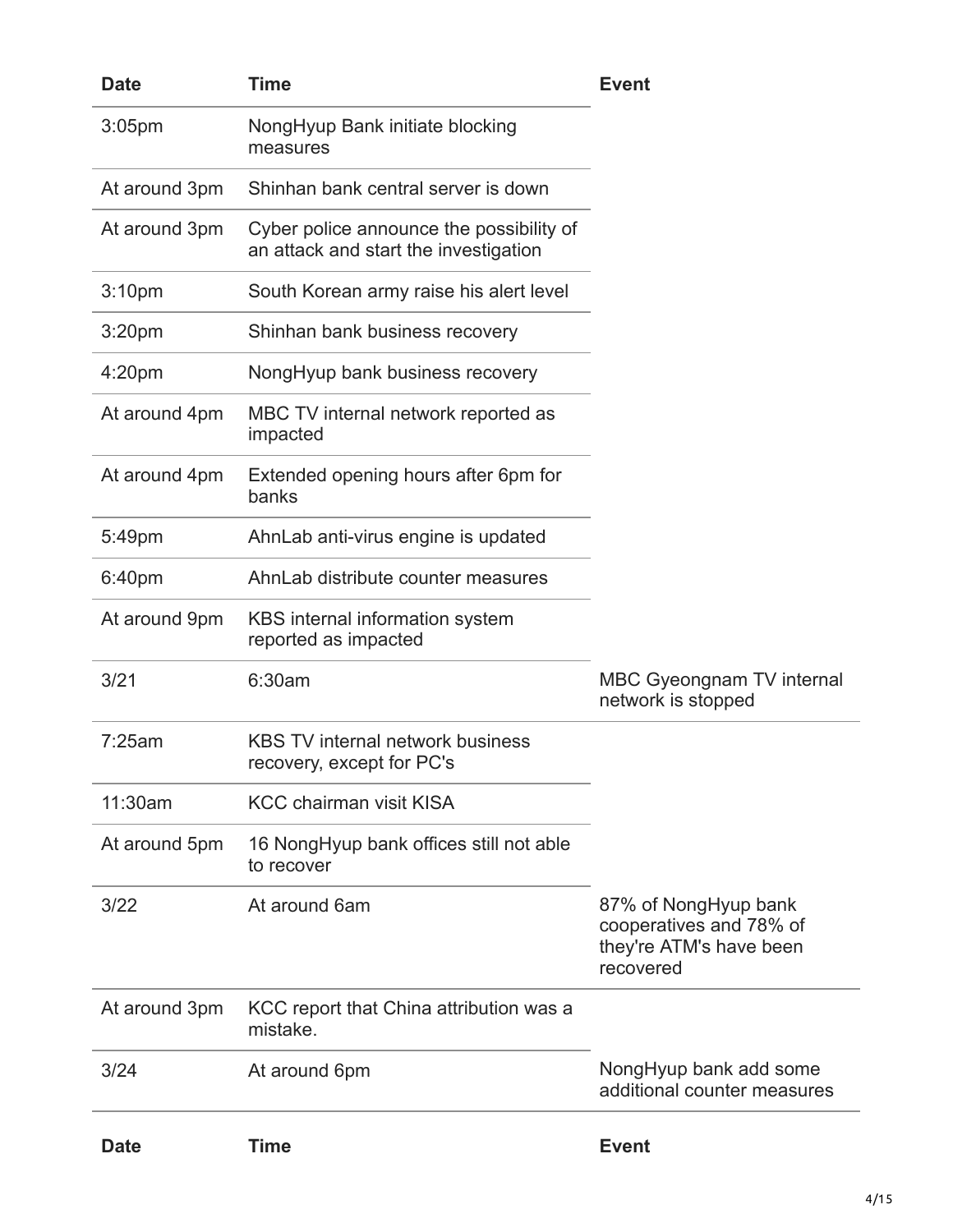| <b>Date</b>                                                     | <b>Time</b>                                                                                                                           | <b>Event</b>                                                      |
|-----------------------------------------------------------------|---------------------------------------------------------------------------------------------------------------------------------------|-------------------------------------------------------------------|
| NongHyup<br>bank full<br>business<br>recovery                   |                                                                                                                                       |                                                                   |
| 3/25                                                            | At around 6am                                                                                                                         | NongHyup bank segregate<br>internal and external network<br>(Iol) |
| 10:30am to<br>1:45 <sub>pm</sub>                                | Time zone attacks reported and security<br>warning raised by AnhLab                                                                   |                                                                   |
| International<br>cooperation<br>requested for<br>investigations |                                                                                                                                       |                                                                   |
| 3/26                                                            | 9:21am                                                                                                                                | Additional counter measures<br>provided by AhnLab                 |
| 9:40am                                                          | 6 YTN TV affiliates overloaded by traffic                                                                                             |                                                                   |
| 10:40am                                                         | Network overload disrupting 8<br>municipalities web sites (Seoul,<br>Gyeonggi, Incheon, Gwangju,<br>Jeonnam, Jeonbuk, Gangwon, Jeju). |                                                                   |
| 11:22am                                                         | Network overload disrupting 7 South<br>Korean regions.                                                                                |                                                                   |
| 11:50am                                                         | Military experts join the public-private<br>incident response task force                                                              |                                                                   |
| 00:04pm                                                         | Network failure recovery                                                                                                              |                                                                   |
| 01:40pm to<br>02:30pm                                           | Daily NK web site disrupted and posts<br>deleted                                                                                      |                                                                   |
| <b>Free North</b><br>Korea TV web<br>site disrupted             |                                                                                                                                       |                                                                   |
| 02:00pm to<br>02:15pm                                           | Ministries web site disrupted                                                                                                         |                                                                   |
| 02:30pm to<br>around 05pm                                       | Other North Korean activists web sites<br>disrupted                                                                                   |                                                                   |
|                                                                 |                                                                                                                                       |                                                                   |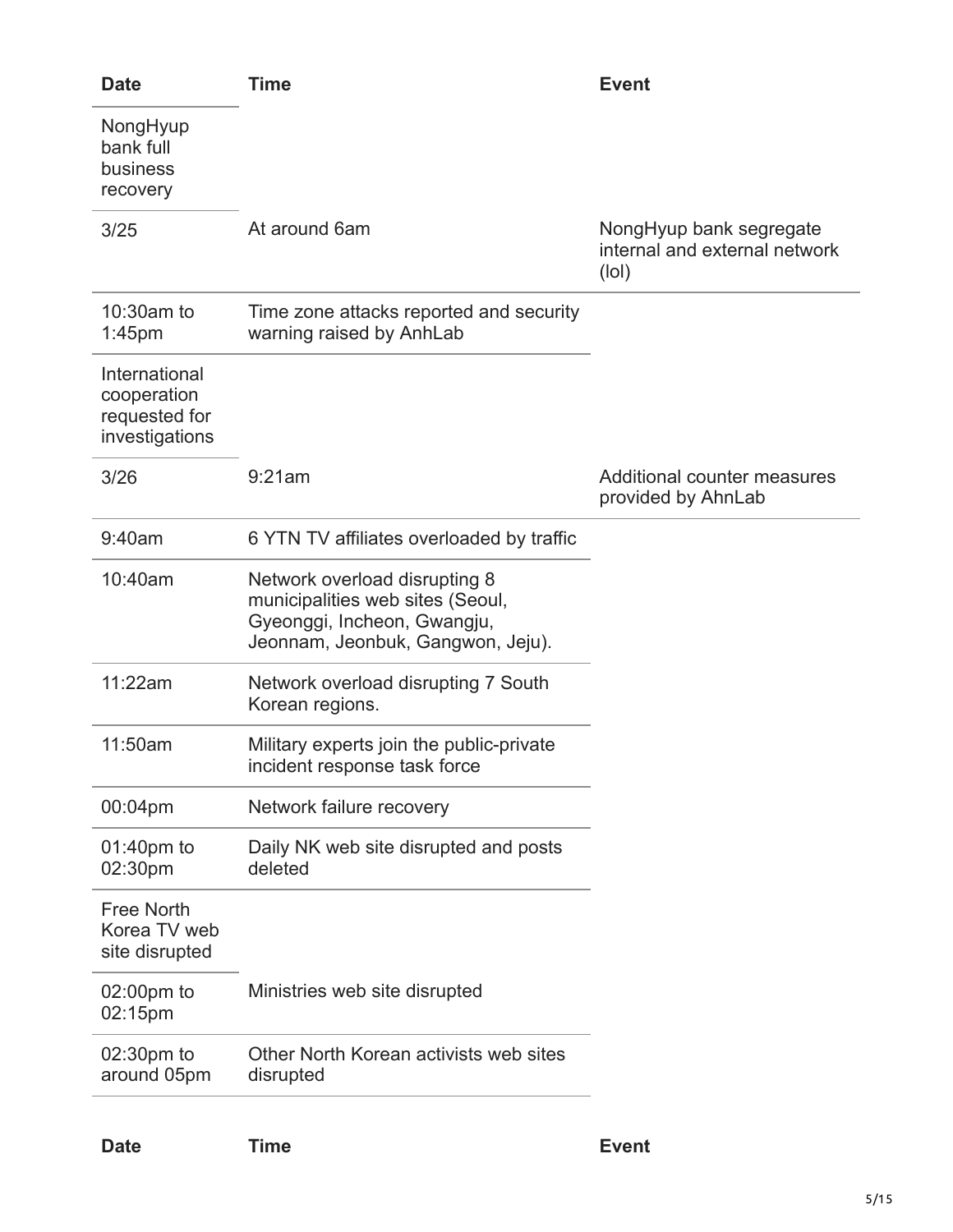| <b>Date</b> | Time                                              | <b>Event</b>                                                                                                      |
|-------------|---------------------------------------------------|-------------------------------------------------------------------------------------------------------------------|
| 3/27        |                                                   | <b>The Financial Services</b><br>Commission announce<br>special inspections on<br>targeted financial institutions |
| 3/28        |                                                   | YTN TV web site recovery                                                                                          |
| 3/29        | 11:09am                                           | AhnLab announce that APC<br>was vulnerable to a<br>authentication bypass<br>weakness                              |
|             | Response Team announce return to<br>normalization |                                                                                                                   |
| Date        | Time                                              | <b>Event</b>                                                                                                      |

## **Source : piyolog (http://d.hatena.ne.jp/Kango/20130323)**

The actual investigation results point that foreign source IPs ( 3 european countries and US, but not China) were discovered as potential source of the attack, and that a potential of 14 variants of the malware were discovered and analyzed.

Security firm **[Xecure Lab](http://blog.xecure-lab.com/2013/03/lets-gossip-what-happens-in-south-korea.html)** has provide some information's regarding Dark South Korea, malwares hash are available with some detailed analysis. Also malwares samples were available on private groups and on **[contagio](https://contagiodump.blogspot.tw/2013/03/darkseoul-jokra-mbr-wiper-samples.html)**. Based on these hashes and samples, you can find here under an analysis.

## **Samples Analysis**

| Presumed Dropper(s)              |                                  |
|----------------------------------|----------------------------------|
| MD <sub>5</sub>                  | 9263E40D9823AECF9388B64DE34EAE54 |
| <b>Size</b>                      | 417.5 KB                         |
| <b>Compilation timedatestamp</b> | 2013-03-20 04:07:02              |
| <b>Modify Date</b>               | None                             |
| <b>File mapping object</b>       | None                             |
| <b>Resource language(s)</b>      | English & Korean                 |
| <b>Strings</b>                   | N/A                              |
| <b>URL</b>                       | None                             |
| <b>Other names</b>               | APCRunCmd.DRP - K10              |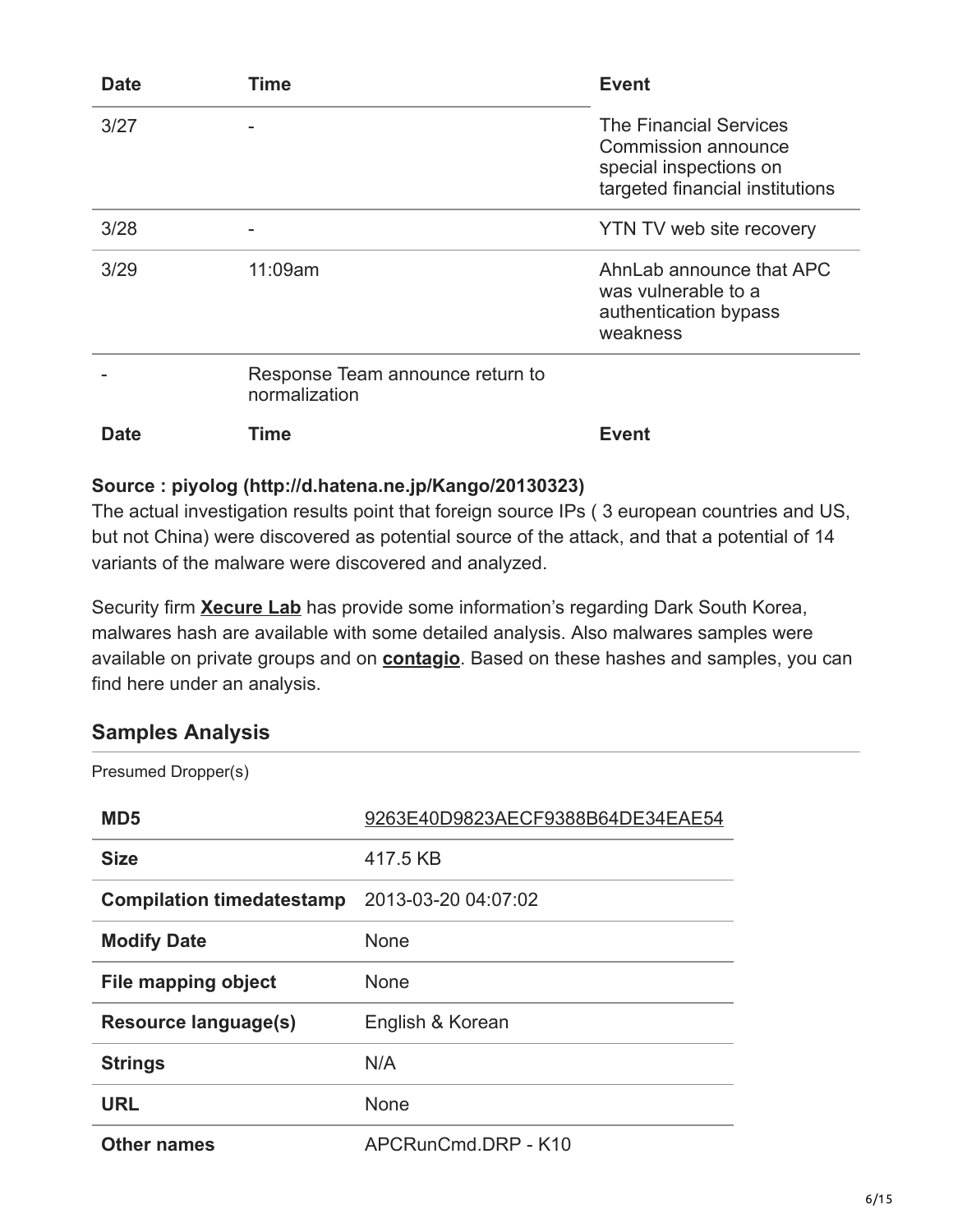This executable drop "*AgentBase.exe*" ([db4bbdc36a78a8807ad9b15a562515c4\)](https://www.virustotal.com/en/file/d7a71f83d576fdf75e7978539bac04ad8b6605207b29379b89c24c0d0f31da61/analysis/), "*alg.exe*" ([e45cd9052dd3dd502685dfd9aa2575ca\)](https://www.virustotal.com/en/file/6f2fb4151f26ff8b735c197da6143284a75bf2e1625c43d8c15a712ab130c3cd/analysis/), "*conime.exe*" ([6a702342e8d9911bde134129542a045b\)](https://www.virustotal.com/en/file/bd997996da77811f87c5fd8eeef1f61af6a3d7284ac38b797a6924764cc231e5/analysis/) and "*~pr1.tmp*" ([dc789dee20087c5e1552804492b042cd](https://www.virustotal.com/en/file/969b970de885b0cfc22d40c08dbf57a850e2c70e369719ecb2b3198888b28d05/analysis/)) in "*%TMP%*", then execute "*AgentBase.exe*". Remarks: Also known as K10 by Xecure Lab, mentioned as a wiper, but it is a dropper. This sample could be categorized as **Drop & Wipe**.

Also, dropped "*AgentBase.exe*" is known as K01 on Xecure Lab, mentioned as a wiper only. "*AgentBase.exe*" is a Windows wiper, but also the dropper for \*NIX batch wiper aka "*~pr1.tmp*". More information's in the "*9263E40D9823AECF9388B64DE34EAE54 Dropper Analysis*" chapter of this blog.

| MD <sub>5</sub>                     | 50E03200C3A0BECBF33B3788DAC8CD46                             |
|-------------------------------------|--------------------------------------------------------------|
| <b>Size</b>                         | 24 KB                                                        |
| <b>Compilation</b><br>timedatestamp | 2012-07-06 12:24:18                                          |
| <b>Modify Date</b>                  | <b>None</b>                                                  |
| File mapping object                 | FFFFFFF-198468CD-6937629023-EF90000000                       |
| <b>Resource</b><br>language(s)      | <b>None</b>                                                  |
| <b>Strings</b>                      | hello                                                        |
| <b>URL</b>                          | hxxp://www.skymom.co.kr/rgboard/addon/update/update_body.jpg |
| <b>Other names</b>                  | K06                                                          |

It seem that "*update\_body.jpg*" [\(a03ae3a480dd17134b04dbc5e62bf57b\)](https://www.virustotal.com/en/file/6724c041fe0df61a619006bf1df4a759f4f22a65e2afda32501760ebc9ebe25d/analysis/), first seen the 2012- 08-28 04:31:52, is the same as mentioned on **[SCUMWARE](http://www.scumware.org/report/218.145.65.201)** the 2012-08-30. You can find this sample on **[malware.lu](http://www.malware.lu/)**. **[Symantec](https://www.symantec.com/connect/blogs/are-2011-and-2013-south-korean-cyber-attacks-related)** and **[McAfee](https://blogs.mcafee.com/mcafee-labs/south-korean-banks-media-companies-targeted-by-destructive-malware)** have try to create a relation based on the used packer and on some common compilation paths. But like McAfee, I don't see any relations between this dropper and the 03.20 Dark South Korea campaign. Known as K06 on Xecure Lab. This sample could be categorized as **Drop & Backdoor**, or **Unknown**.

| MD <sub>5</sub>                     | E4F66C3CD27B97649976F6F0DAAD9032 |
|-------------------------------------|----------------------------------|
| <b>Size</b>                         | 24 KB                            |
| <b>Compilation</b><br>timedatestamp | 2012-07-06 12:24:18              |
| <b>Modify Date</b>                  | <b>None</b>                      |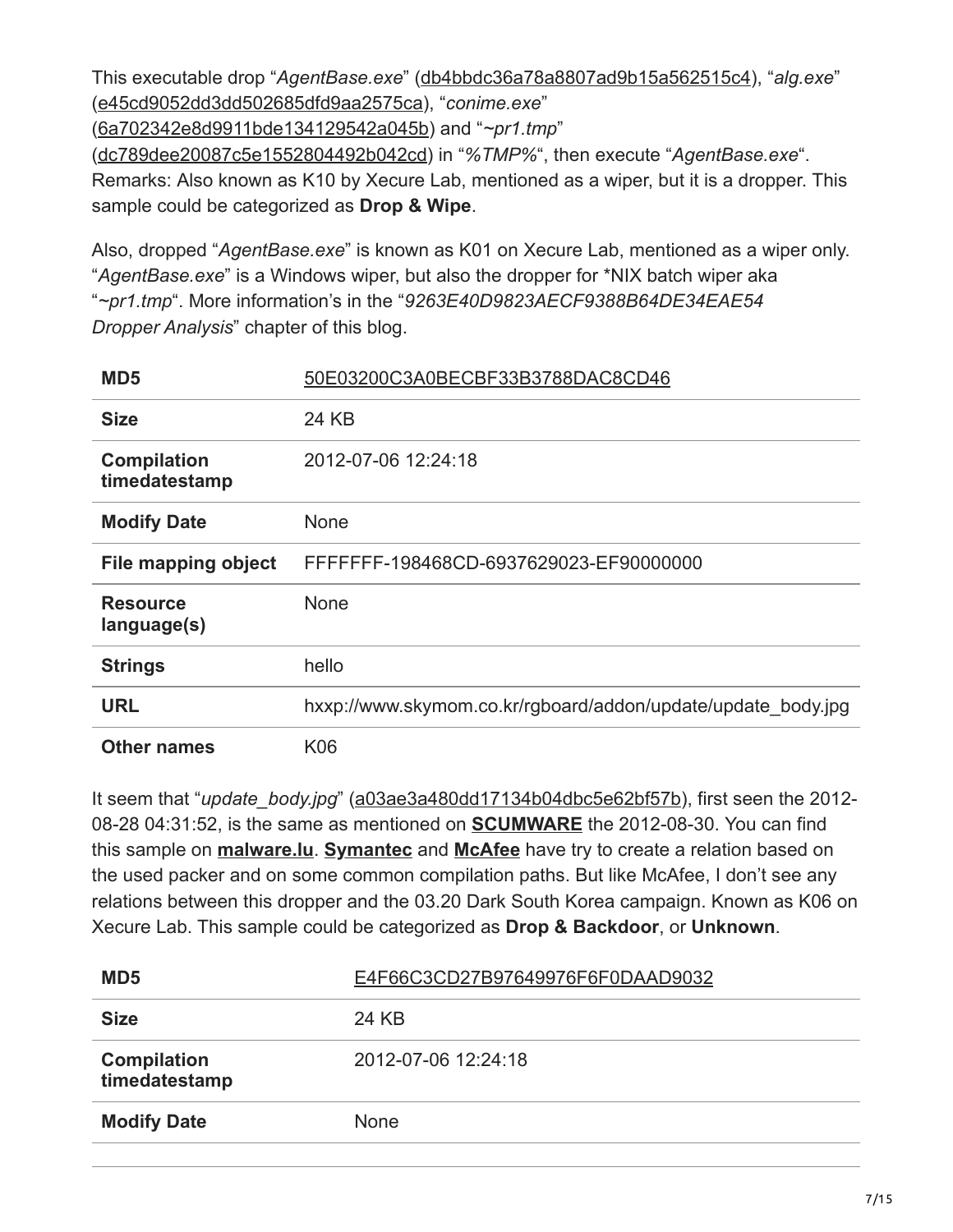| File mapping object         | FFFFFFF-198468CD-6937629023-EF90000000                   |
|-----------------------------|----------------------------------------------------------|
| <b>Resource language(s)</b> | <b>None</b>                                              |
| <b>Strings</b>              | hello                                                    |
| <b>URL</b>                  | hxxp://www.anulaibar.com/e107/e107 files/js/e107 001.cab |
| <b>Other names</b>          | K05                                                      |

Here also, I don't see any relations between this dropper and the 03.20 Dark South Korea campaign. Known as K05 on Xecure Lab and mentioned by [McAfee](https://blogs.mcafee.com/mcafee-labs/south-korean-banks-media-companies-targeted-by-destructive-malware). This sample could be categorized as **Drop & Backdoor**, or **Unknown.**

| MD <sub>5</sub>                  | 2F9AF723E807FF44C2684E5D644EBE46 |
|----------------------------------|----------------------------------|
| <b>Size</b>                      | 38.8 KB                          |
| <b>Compilation timedatestamp</b> | <b>None</b>                      |
| <b>Modify Date</b>               | 2013:03:17 23:41:07              |
| File mapping object              | <b>None</b>                      |
| Resource language(s)             | <b>None</b>                      |
| <b>Strings</b>                   | <b>None</b>                      |
| <b>URL</b>                       | <b>None</b>                      |
| <b>Other names</b>               | 고객계좌내역.rar - K08                 |

Known as K08 on xsecure-lab.com, and like the guys of Xecure Lab. I don't see any relations between this dropper and the 03.20 Dark South Korea campaign. **[F-Secure](http://www.f-secure.com/weblog/archives/00002531.html)** has try to link this sample to the campaign. This sample could be categorized as **Unknown**.

| MD <sub>5</sub>                  | 530c95eccdbd1416bf2655412e3dddb        |
|----------------------------------|----------------------------------------|
| <b>Size</b>                      | Unknown                                |
| <b>Compilation timedatestamp</b> | Unknown                                |
| <b>Modify Date</b>               | <b>None</b>                            |
| File mapping object              | Unknown                                |
| Resource language(s)             | Unknown                                |
| <b>Strings</b>                   | HASTATI, / PRINCPES and other unknowns |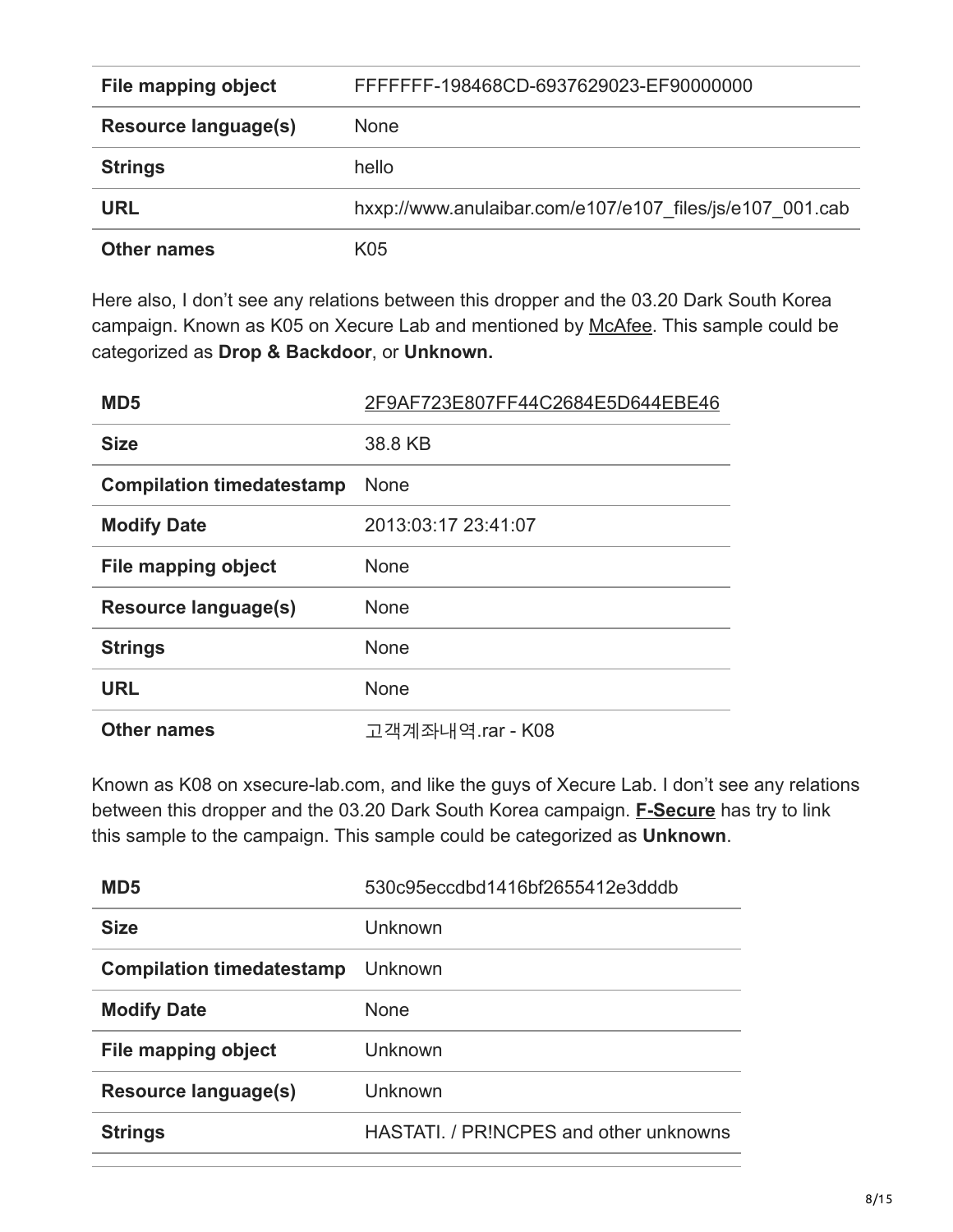| <b>URL</b>         | <b>Unknown</b> |
|--------------------|----------------|
| <b>Other names</b> | <b>Unknown</b> |

This sample was mentioned by **[Symantec](https://www.symantec.com/connect/blogs/different-wipers-identified-south-korean-cyber-attack) and AhnLab** the 23 March. Particularities of this sample is that he will drop 2 files and inject 1 the files into "*LSASS.exe*" process as a DLL. Also this sample will be executed any years the 20 March at 2pm and wipe MBR with "HASTATI." and "PR!NCPES" strings. Unfortunately I wasn't able to find this sample. This sample could be categorized as **Drop & Wipe**.

| MD <sub>5</sub>                     | e823221609b37e99fbbce5b493a02f68                                                                       |  |
|-------------------------------------|--------------------------------------------------------------------------------------------------------|--|
| <b>Size</b>                         | 236.0 KB                                                                                               |  |
| <b>Compilation</b><br>timedatestamp | 2013-03-19 23:57:06                                                                                    |  |
| <b>Modify Date</b>                  | <b>None</b>                                                                                            |  |
| <b>File mapping</b><br>object       | <b>None</b>                                                                                            |  |
| <b>Resource</b><br>language(s)      | Korean                                                                                                 |  |
| <b>Strings</b>                      | MICRO ESENCIAL0192301 / Alerter / Sens / Hacked By Whois<br>Team / morpsntls.exe / and bunch of others |  |
| <b>URL</b>                          | <b>None</b>                                                                                            |  |
| <b>Other names</b>                  | cmsvrts.exe / K07                                                                                      |  |

This sample was also mentioned the 20 March by different medias, security vendors and researchers. He was used to against LG UPlus Corp showed a page that said it had been hacked by a group calling itself the "*Whois Team*".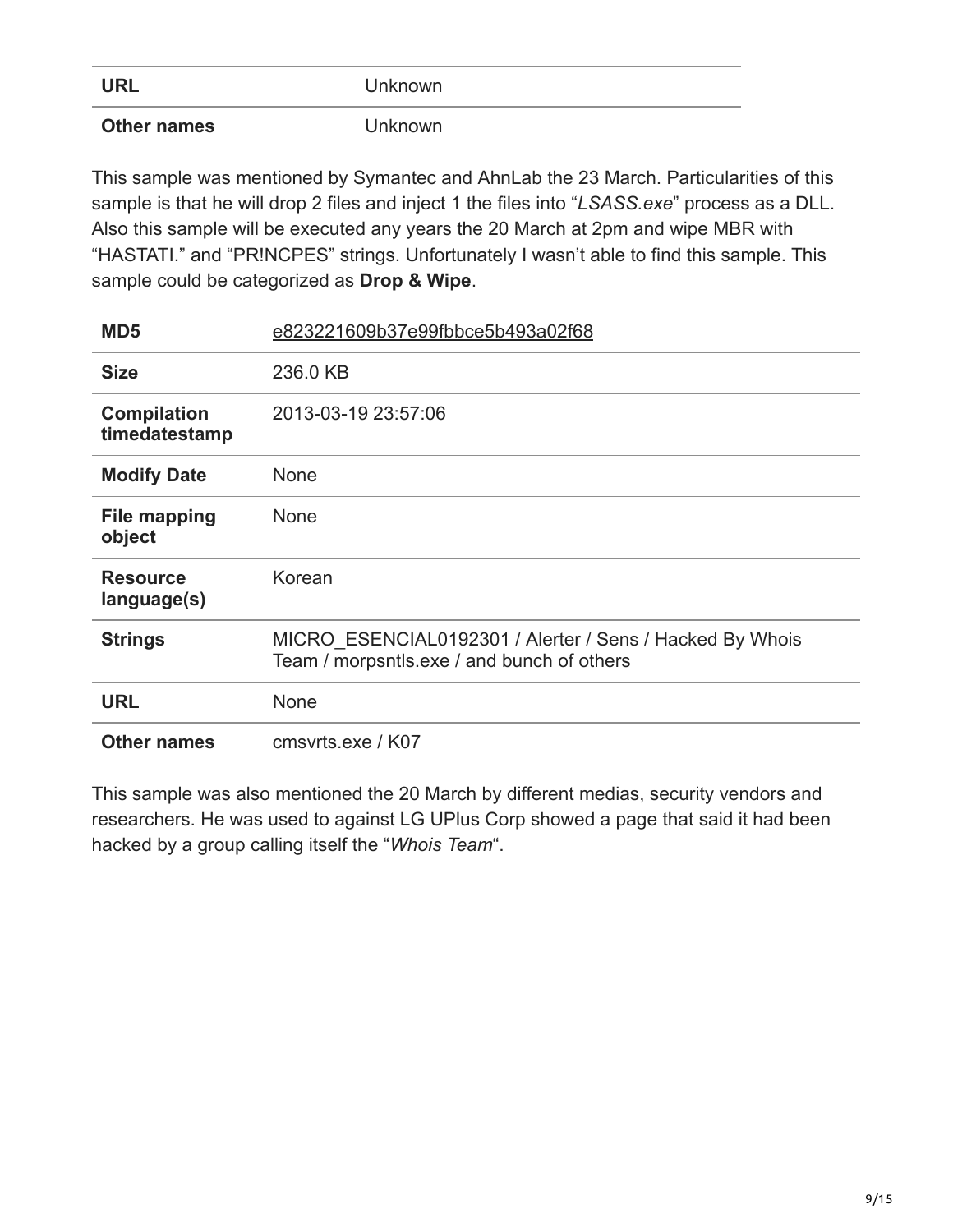

Particularities of this sample is that he seem to be triggered only in certain conditions, and this condition seem to be related to certain time zone, as mentioned by AhnLab the 23 March. The sample drop "*mp.swf*", "*lf.mp3*", "*24mhk04.gif*", "*25z18pg.jpg*" files, adds "*MICRO\_ESENCIAL0192301*" as mutex, modify the

"*SYSTEM\CurrentControlSet\Control\Session Manager\Memory Management*" following registry entries, overwrite all ".*html*", "*.htm*", "*.aspx*", "*.asp*", "*.jsp*", "*.do*", "*.php*" files with its code, terminate Windows Alerter service (*Alerter*) and Windows System Event Notification Service (*Sens*), and drop all the MBR datas. This sample could be categorized as **Drop & Wipe & Deface**.

Presumed Wiper(s)

**[Symantec](https://www.symantec.com/connect/blogs/different-wipers-identified-south-korean-cyber-attack)**, **[Tripwire](https://www.tripwire.com/state-of-security/it-security-data-protection/cyber-security/south-korean-attack-malware-analysis/)**, Xecure Lab and contagio reported hashes of different wipers. Here under an analysis of these wipers with some corrections.

| MD <sub>5</sub> | 0a8032cd6b4a710b1771a080fa09fb87 |
|-----------------|----------------------------------|
| <b>Size</b>     | 24 KB                            |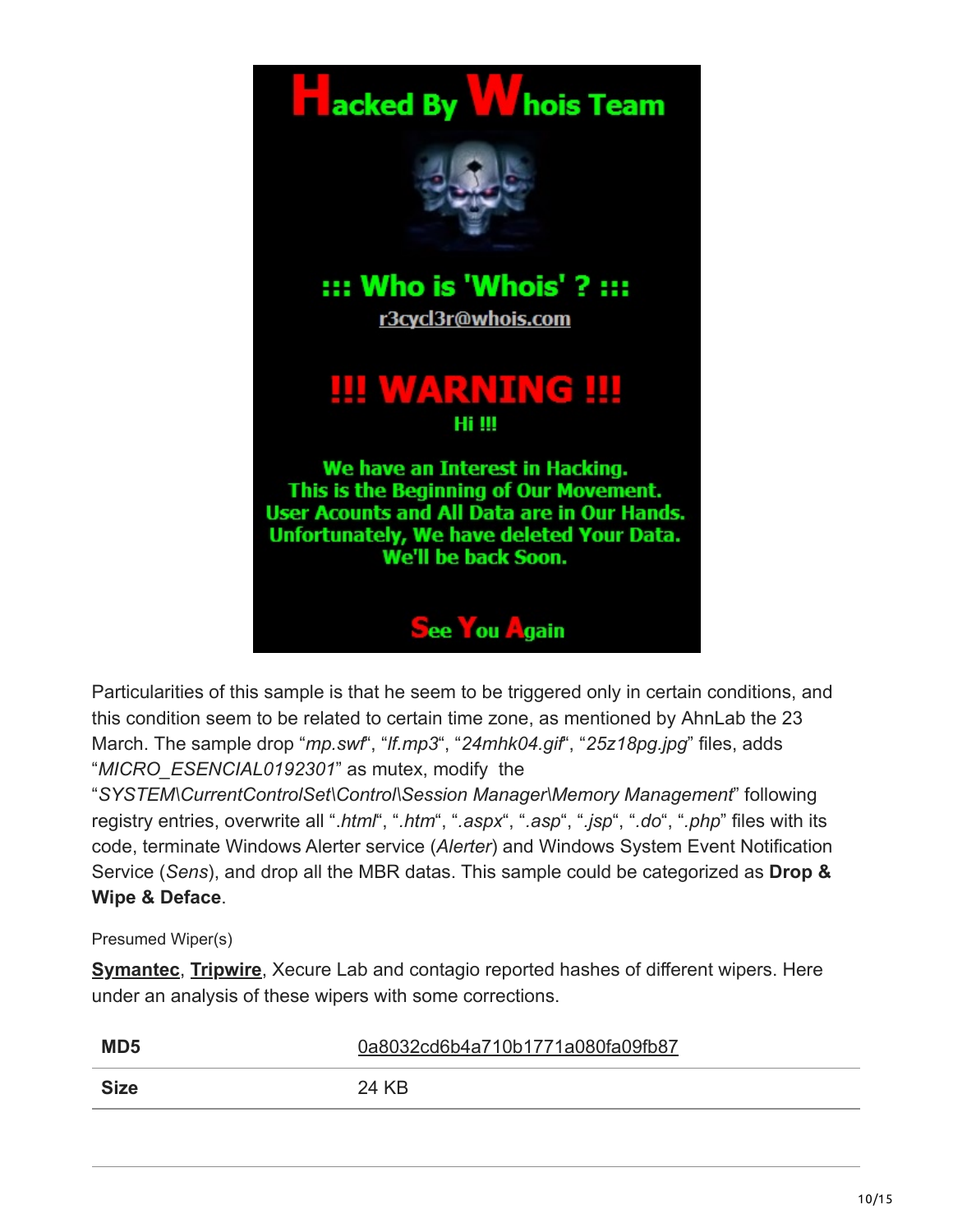| <b>Compilation</b><br>timedatestamp | 2013-01-31 10:27:18                                             |  |
|-------------------------------------|-----------------------------------------------------------------|--|
| File mapping object                 | JO840112-CRAS8468-11150923-PCI8273V                             |  |
| <b>Strings</b>                      | PRINCPES / HASTATI. / \Temp\~v3.log                             |  |
| Check "~v3.log"                     | <b>No</b>                                                       |  |
| <b>Task kill</b>                    | pasvc.exe (AhnLab Policy Agent) / clisvc.exe (Hauri<br>ViRobot) |  |
| <b>Wiper timing</b>                 | Immediate                                                       |  |
| <b>Shutdown</b>                     | shutdown -r -t 0                                                |  |
| <b>Other names</b>                  | mb join.gif / mb join.exe / K03                                 |  |
| <b>Mentioned by</b>                 | contagio & Symantec                                             |  |

Despite file "*~v3.log*" is present in "*C:\WINDOWS\Temp\*" directory, the wiper is running directly. This sample could be categorized as **Wiper**.

| MD <sub>5</sub>                     | 5fcd6e1dace6b0599429d913850f0364                                |  |  |
|-------------------------------------|-----------------------------------------------------------------|--|--|
| <b>Size</b>                         | 24 KB                                                           |  |  |
| <b>Compilation</b><br>timedatestamp | 2013-01-31 10:27:18                                             |  |  |
| <b>File mapping object</b>          | JO840112-CRAS8468-11150923-PCI8273V                             |  |  |
| <b>Strings</b>                      | <b>HASTATI.</b>                                                 |  |  |
| Check "~v3.log"                     | <b>No</b>                                                       |  |  |
| <b>Task kill</b>                    | pasvc.exe (AhnLab Policy Agent) / Clisvc.exe (Hauri<br>ViRobot) |  |  |
| <b>Wiper timing</b>                 | Immediate                                                       |  |  |
| <b>Shutdown</b>                     | shutdown -r -t 0                                                |  |  |
| <b>Other names</b>                  | AmAgent.exe / OthDown.exe / K04                                 |  |  |
| <b>Mentioned by</b>                 | contagio & Symantec & Tripwire                                  |  |  |

This sample could be categorized as **Wiper**.

| MD <sub>5</sub> | db4bbdc36a78a8807ad9b15a562515c4 |
|-----------------|----------------------------------|
|                 |                                  |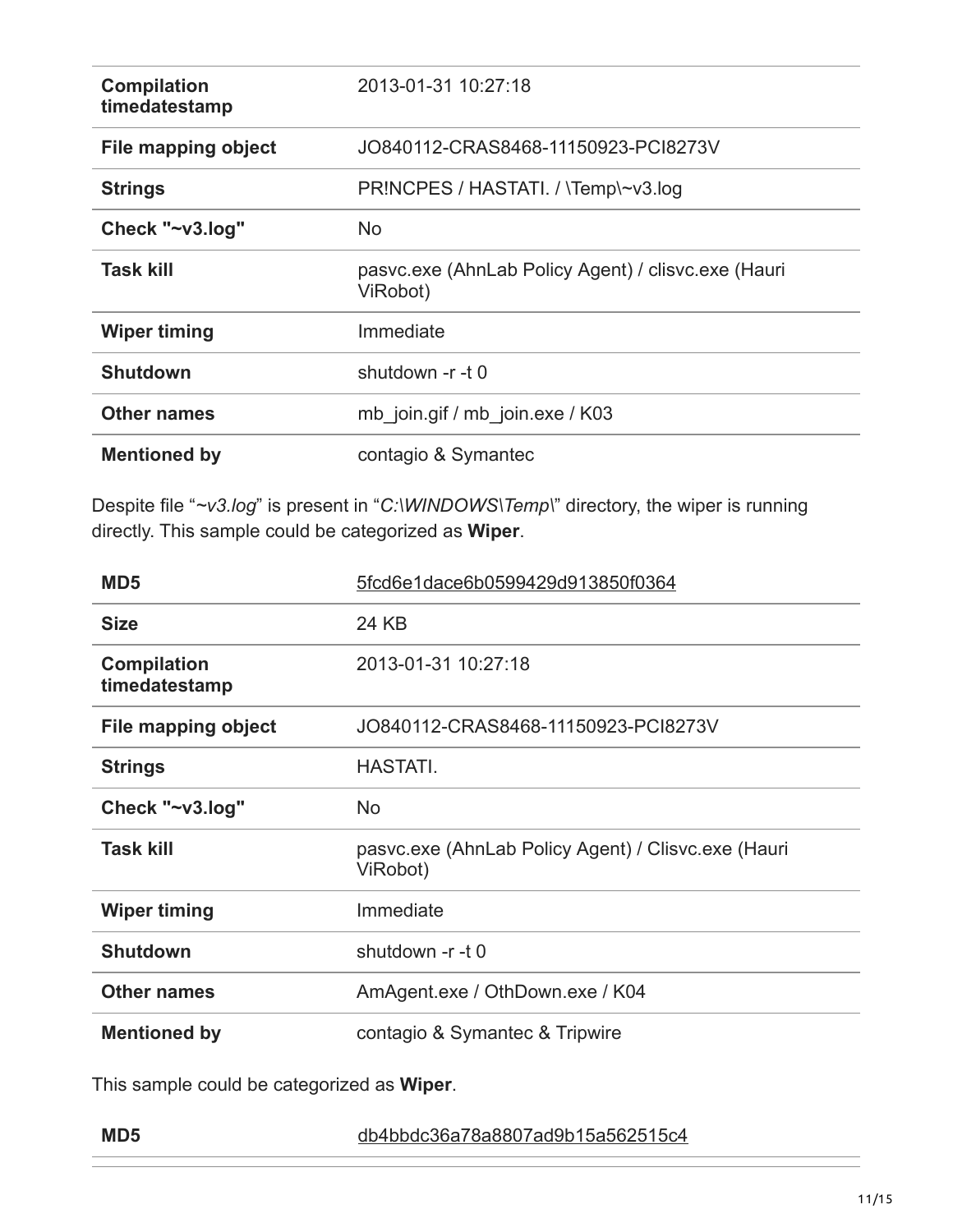| <b>Size</b>                         | 24 KB                                                           |  |  |
|-------------------------------------|-----------------------------------------------------------------|--|--|
| <b>Compilation</b><br>timedatestamp | 2013-01-31 10:27:18                                             |  |  |
| <b>File mapping object</b>          | JO840112-CRAS8468-11150923-PCI8273V                             |  |  |
| <b>Strings</b>                      | PRINCPES / HASTATI. / \Temp\~v3.log                             |  |  |
| Check "~v3.log"                     | Yes                                                             |  |  |
| <b>Task kill</b>                    | pasyc.exe (AhnLab Policy Agent) / clisyc.exe (Hauri<br>ViRobot) |  |  |
| <b>Wiper timing</b>                 | Not immediate if $\sim$ v3 log is present                       |  |  |
| <b>Shutdown</b>                     | shutdown -r -t 0                                                |  |  |
| <b>Other names</b>                  | ApcRunCmd.exe / K01                                             |  |  |
| <b>Mentioned by</b>                 | contagio & Symantec & Tripwire                                  |  |  |

This sample is taking care of the "*~v3.log*" presence in "*C:\WINDOWS\Temp\*" directory. If the file is present the wipe process is not started. This sample could be categorized as **Wiper**.

| <b>SPIRE AT END WAS CONSIDERED AND A DISCUSSION OF A 444</b> | 1700 - Regisse/Vikin (III) (IF St): Terrific Mossult (Michael NTC) methodoxi (Michael Againt DL)) |
|--------------------------------------------------------------|---------------------------------------------------------------------------------------------------|
| 2013 - # EarkSmal DEGEOCOU/TAMESTADRE AMERIKE Lear           | T10 ChrySophy HGM ADFTV/MEMercal Median NT Contribution Medican                                   |
| 22.21 V. DarkSenal CORRECCTRA/SADE/TACOE SASES FICA and      | 1700 Britan Committee Committee Committee                                                         |
| 22-21 W. EurkSena, OB4880CO6A78486TAD9B154562519D4.exe       | 2700 McCrostollan<br>C fallestown Camp (1938)                                                     |
| 22.21  # Davidson DEGENCOUNTABERCOE SAMORTICA exe-           | 2700 McGameRassiche, C. Windows Came ("villege                                                    |
| 22:21 W ExkSour, 08480C36A78400TA00815A562510Aaa             | Crishedowe Fame / within<br>1700 McDonaldo                                                        |
| 2010  # Task land CB/BBCC KN/MARTACHE AMAZERC Lase           | 2700 MLPP MJ CLOSE C (Mindson/Zany//village                                                       |
| 22.21  A DarkSmud CID-RECCORATEABETACOR DASAUT TECA and      | 1700 Christmas W.H.M.Magazi Monat Madaga NT Constitutor (28) 14:4:4                               |
| 22:21 W. Everland, OB4880CO6A7MAN/TADNE-SAN2519DA.au         | T18 BagSun/Aka INUASS/TV/ATC/Across Hindow NTCure/Oescri-OIE Inteks/Doddedas/Across               |
| 2011  IF DarkSmul DE/BECC BATASECTAORE BANZE TECLINA         | 2700 Bally Grantey HIGH-ADFTV/HRD Shawaii (Medeca ST Correlation) GRD, Initiate                   |
|                                                              |                                                                                                   |

But you have to take in consideration that this sample is normally executed by 9263E40D9823AECF9388B64DE34EAE54 dropper, and that a complete process will be analyzed in the "*9263E40D9823AECF9388B64DE34EAE54 Dropper Analysis*" chapter of this blog.

| MD <sub>5</sub>                     | f0e045210e3258dad91d7b6b4d64e7f3                                |  |  |
|-------------------------------------|-----------------------------------------------------------------|--|--|
| <b>Size</b>                         | 24 KB                                                           |  |  |
| <b>Compilation</b><br>timedatestamp | 2013-01-31 10:27:18                                             |  |  |
| File mapping object                 | JO840112-CRAS8468-11150923-PCI8273V                             |  |  |
| <b>Strings</b>                      | PRINCPES / HASTATI. / \Temp\~v3.log                             |  |  |
| Check "~v3.log"                     | <b>Yes</b>                                                      |  |  |
| <b>Task kill</b>                    | pasvc.exe (AhnLab Policy Agent) / clisvc.exe (Hauri<br>ViRobot) |  |  |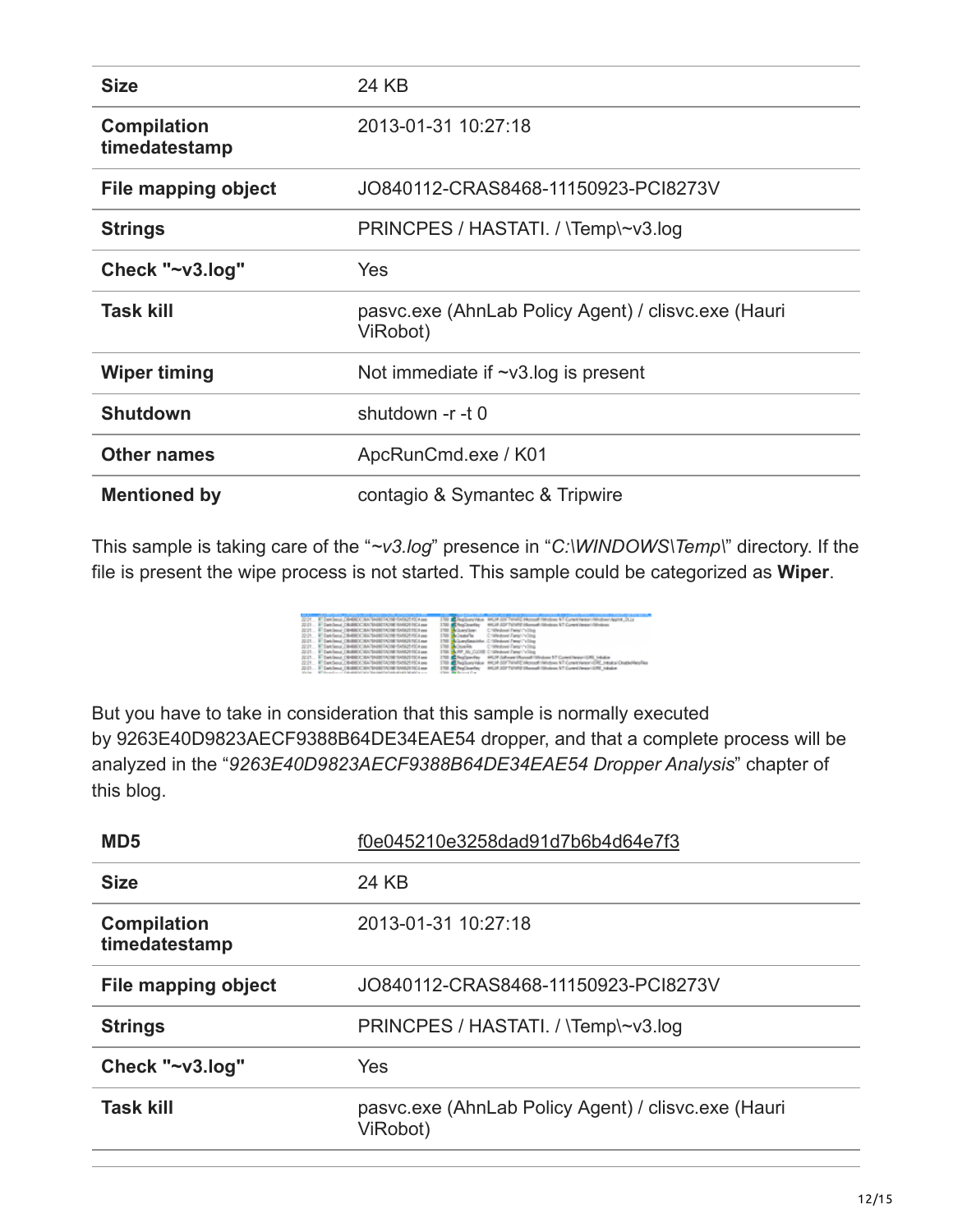| <b>Wiper timing</b> | Not immediate if $\sim$ v3.log is present |  |
|---------------------|-------------------------------------------|--|
| <b>Shutdown</b>     | shutdown -r -t 0                          |  |
| <b>Other names</b>  | ApcRunCmd.exe / K02                       |  |
| <b>Mentioned by</b> | contagio                                  |  |

Like the previous wiper, if "*~v3.log*" is present in "*C:\WINDOWS\Temp\*" directory, the wipe process is not started.

| at Hitte and Hitterwill published State of Fines                                 | ACAN GOT WILL SALTING ARASING TO CURRY ASSAULT MOVIES                                          | <b>GALLERY</b>                          |
|----------------------------------------------------------------------------------|------------------------------------------------------------------------------------------------|-----------------------------------------|
| THE WINDS IN HEATLETING CONTAINS STATES FOR                                      | HEM SIFTWARE Musulm Minds on 10" Current was contained to \$100 ESS.                           |                                         |
| STEP A TOWNALL REPRETOR/INDUSTRIBUTED FOLKS                                      |                                                                                                | WIFTEN                                  |
| 2217   Castlerd RENESTIC/INSAST/TERRATOR/TOwe                                    | <b>SER McGueldiper</b><br>C. Mindows Tengt ("v1 kg)                                            |                                         |
| 22.27 - A Carl Send, FRIDAY/10120224007270884004177.ees                          | C. Mindows Tensi Cy Line<br><b>SET M.Cealchie</b>                                              | <b>SUITES</b>                           |
| 23.25  & Card Send. POSTAGES/STEVEROOT/TERROR/STEVera                            | A Complementary C. (Members) Terra ("vil Au-<br>sem i                                          | <b>SHETRIS</b>                          |
| 23.25 V. Card Smid 93014121012302A000270884CA0EP7.www                            | C. Mindows Terral College<br><b>SER BUSINESS</b>                                               | <b>SACTES</b>                           |
| 23.01 - W Carl Steve ASSIMUTED STANDARD TRANSPARENT Law                          | SER MUSIC AU CLEER C/Mindows/Tenni ("vil.kg                                                    | <b>DATES</b>                            |
| 2327 Vices land REINCREDISON/ASSORIENCE/Films                                    | 140 M Gallyway Rhowald T<br><b>TRINING RT Current lenger GPE</b> Installed CUCCESS             |                                         |
| 2317 - Flowland Ritarchandelphin Belandary Law                                   | PasSan/Vikin 1963/102/TWMD Moment Whiteau NT Carent depart (2021 to: A/B/E1CT FOUG) langity 22 |                                         |
| 23.07 - Wilson's ASSACHED/ADAM BANGARY (ups)                                     | Noticeables P. McM-SIFTWARE Memority advances for Conservational CAE (in  SACLESCO)            |                                         |
| 21.22 William Pro 1990 and 2000 and 2000 and 2000 and 2000 and 2000 and 2000 and |                                                                                                | <b>Manager of the State of</b><br>_____ |

This sample seems also to be part of a another dropper actually not publicly known. This sample could be categorized as **Wiper**.

As you can see, all of the wipers use the "*HASTATI*" string in order to overwrite MBR data's. As reported by security vendors, "*Hastati*[" term refers to a class of infantry in the armies of](http://totalwar.wikia.com/wiki/Hastati) the early Roman Republic. "*PRINCPES*" term, also used to overwrite MBR data's, could also refer to the "*Principes*" who were [veteran soldiers of the Roman Pre-Marian Army.](http://totalwar.wikia.com/wiki/Principes) Are the "*bad guys*" fan of Roman Army, or fan of **[Total War](http://totalwar.wikia.com/wiki/Total_War_Wiki)** game ?

Also an interesting relation between the "*HASTATI*" string used to overwrite MBR data's, is that KBS TV website [was defaced the 21 March](http://www.zdnet.co.kr/news/news_view.asp?artice_id=20130322150751) with a "*Defaced by HASTATI*" message and symbol representing the class of infantry in the armies of the early Roman Republic.



9263E40D9823AECF9388B64DE34EAE54 Dropper Analysis

In this chapter of this long blog post we will analyze some behaviors of *9263e40d9823aecf9388b64de34eae54* dropper.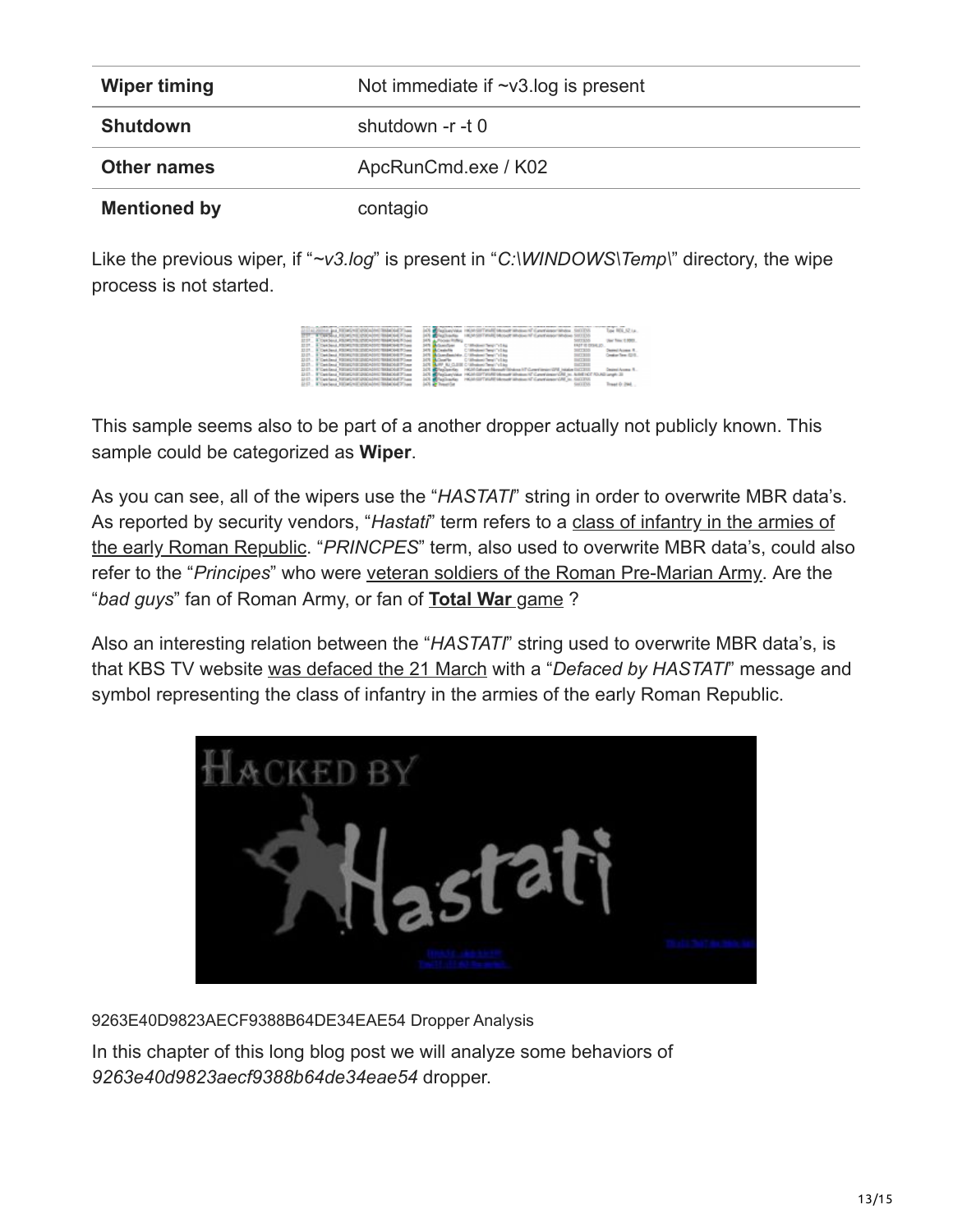As mentioned by different security vendors or researchers, when executed the dropper will extract 4 files into Windows "*%TMP%*" directory. These files are "*alg.exe*", "*conime.exe*", "*~pr1.tmp*" and "*AgentBase.exe*".



"*alg.exe*" (*e45cd9052dd3dd502685dfd9aa2575ca*) is the "*plink.exe*" [PuTTY](http://www.chiark.greenend.org.uk/~sgtatham/putty/download.html) tool acting as a command-line interface to the PuTTY back ends. This binary has been compiled the 2013- 02-15 at 08:12:58.

"*conime.exe*" (6a702342e8d9911bde134129542a045b) is the "*pscp.exe*" PuTTY tool acting as a SCP client, i.e. command-line secure file copy. This binary has been compiled the 2006- 03-13 at 14:32:44.

"*[~pr1.tmp"](https://pastebin.com/QWNJjEtQ)* (*[dc789dee20087c5e1552804492b042cd](https://www.virustotal.com/en/file/969b970de885b0cfc22d40c08dbf57a850e2c70e369719ecb2b3198888b28d05/analysis/1364810714/)*) is a bash script who will be dropped and executed on \*NIX servers in certain conditions.

"*AgentBase.exe*" (db4bbdc36a78a8807ad9b15a562515c4) is the wiper mentioned in the previous chapters of this blog post.

After installing these files, the dropper will check the presence of "*~v3.log*" file in "*C:\WINDOWS\Temp\*" directory.

If the file "*~v3.log*" is not existing "*AgentBase.exe*" wiper will be executed, killing AhnLab Policy Agent (*pasvc.exe*) and Hauri ViRobot ISMS Client (*clisvc.exe*), then erasing all data's.

If the file "*~v3.log*" is existing, the dropper start to check the presence of configuration file "*confCons.xml*" of **[mRemote](http://www.royalts.com/main/home/mRemote.aspx)** program, developed by Felix Deimel, and the presence of configuration files of **[SecureCRT](https://www.vandyke.com/products/securecrt/index.html)** program, developed by VanDyke Software, Inc.

| 9:05:3 DarkSeoulDropper.exe                                             | 3824 ReadFile                                          | C:\\$Directory                                                                                             |
|-------------------------------------------------------------------------|--------------------------------------------------------|------------------------------------------------------------------------------------------------------------|
| 9:05:3 DarkSeoulDropper.exe                                             | 3824 QueryOpen                                         | C:\Documents and settings\Administrator\Local Settings\Application Data\Felix_Deimel\mRemote\confCons.xml  |
| 9:05:3 DarkSeoulDropper.exe                                             | 3824 ReadFile                                          | C:\\$Directory                                                                                             |
| 9:05:3 DarkSeoulDropper.exe                                             | 3824 .QueryDpen                                        | C:\Documents and settings\Administrator\Application Data\VanDyke\Config\Sessions                           |
| 9:05:3 DarkSeoulDropper.exe                                             | 3824 QuervOpen                                         | C:\Documents and settings\LocalService\Local Settings\Application Data\Felix Deimel\mRemote\confCons.xml   |
| 9:05:3 DarkSeoulDropper.exe                                             | 3824 QueryOpen                                         | C:\Documents and settings\LocalService\Application Data\VanDyke\Config\Sessions                            |
| 9:05:3 DarkSeoulDropper.exe                                             | 3824 QueryOpen                                         | C:\Documents and settings\NetworkService\Local Settings\Application Data\Felix_Deimel\mRemote\confCons.xml |
| $0.052$ $\overline{10}$ $\overline{10}$ $\overline{10}$ $\overline{10}$ | $2021$ $\overline{10}$ $\overline{10}$ $\overline{10}$ | CLAD' L                                                                                                    |